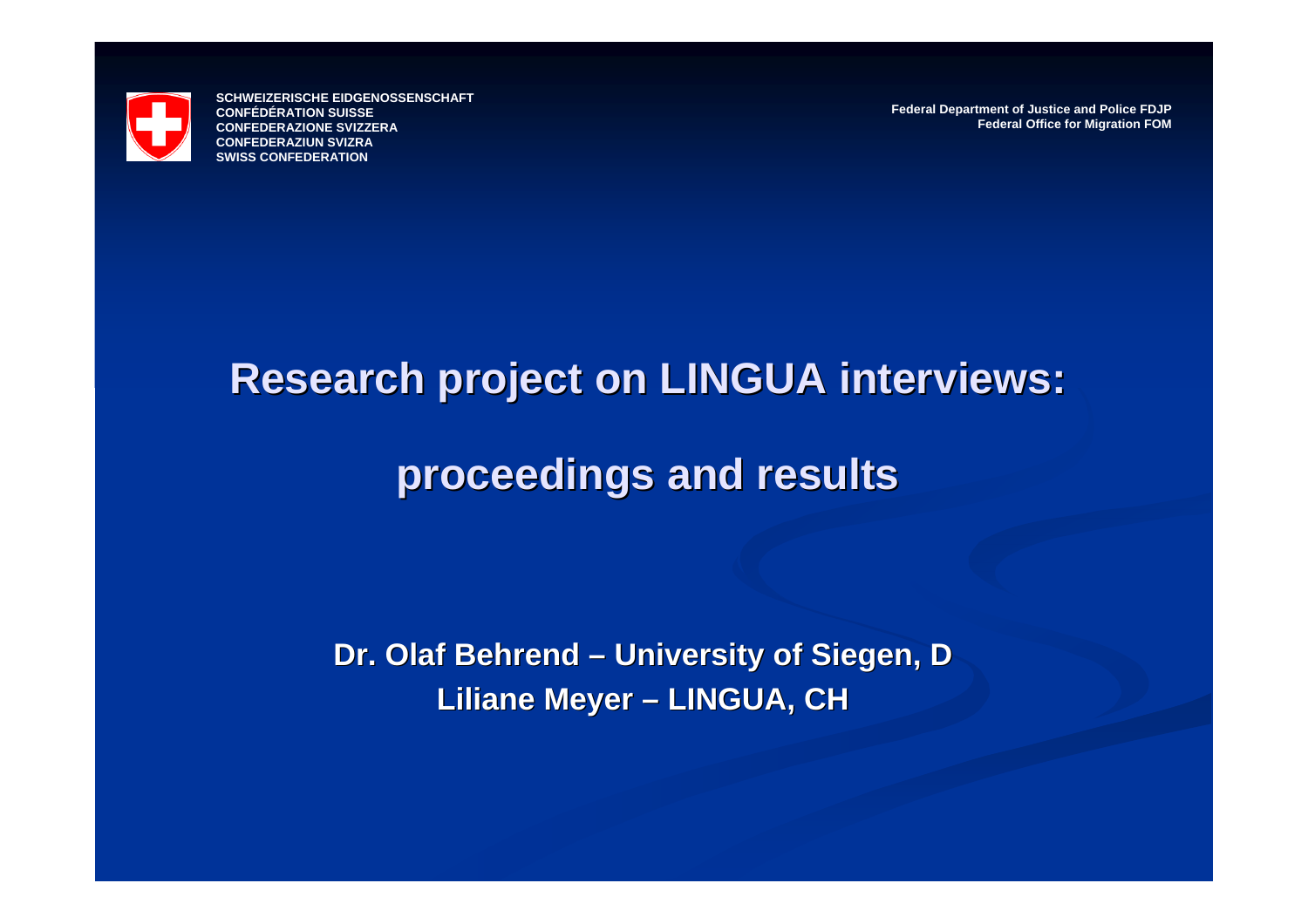

**Federal Department of Justice and Police FDJP Federal Office for Migration FOM**

#### **LINGUA**

- $\blacksquare$  Scientific unit for linguistic analyses of origin within the Swiss Federal Office for Migration
- **Linguistic analysis + evaluation of country** knowledge > to investigate main socialisation
- **External experts: linguists, familiar with country** and culture
- **LINGUA-staff: linguists (recruiting, coaching, staff: linguists (recruiting, coaching, requirement** verifying quality standards)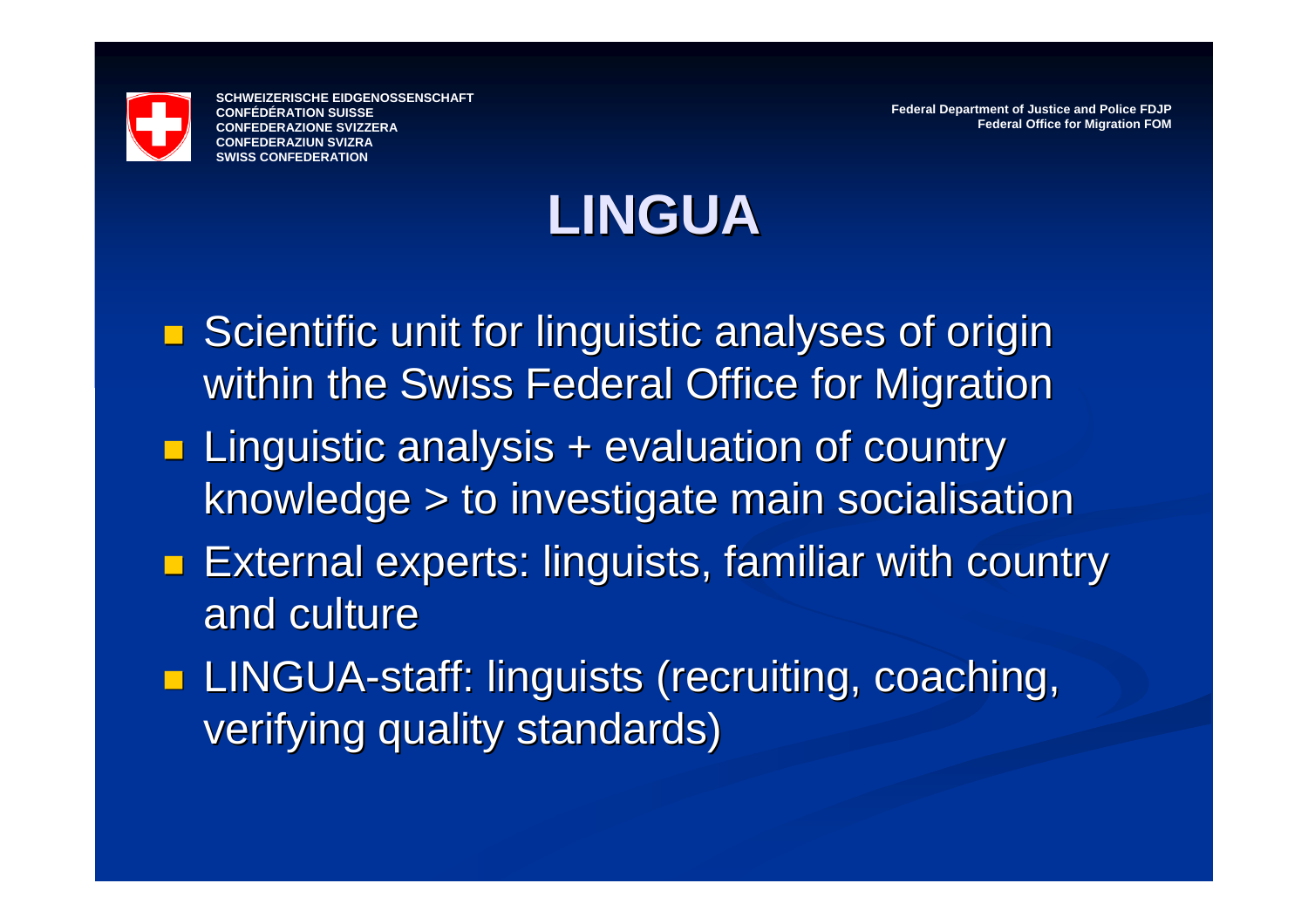

**Federal Department of Justice and Police FDJP Federal Office for Migration FOM**

### **LINGUA Interviews LINGUA Interviews**

- **E** Conducted by LINGUA-experts/interviewers (anonymous) (anonymous)
- **Aim: gather cultural and linguistic information**
- **n** Interview by telephone
- **Length: 45-60 min.**
- **Basic structure:** 
	- Introduction
	- Personal data ( $\bm{\rightarrow}$  profile)
	- -- Topics concern daily life (no asylum motives) **= data for analysis = data for analysis**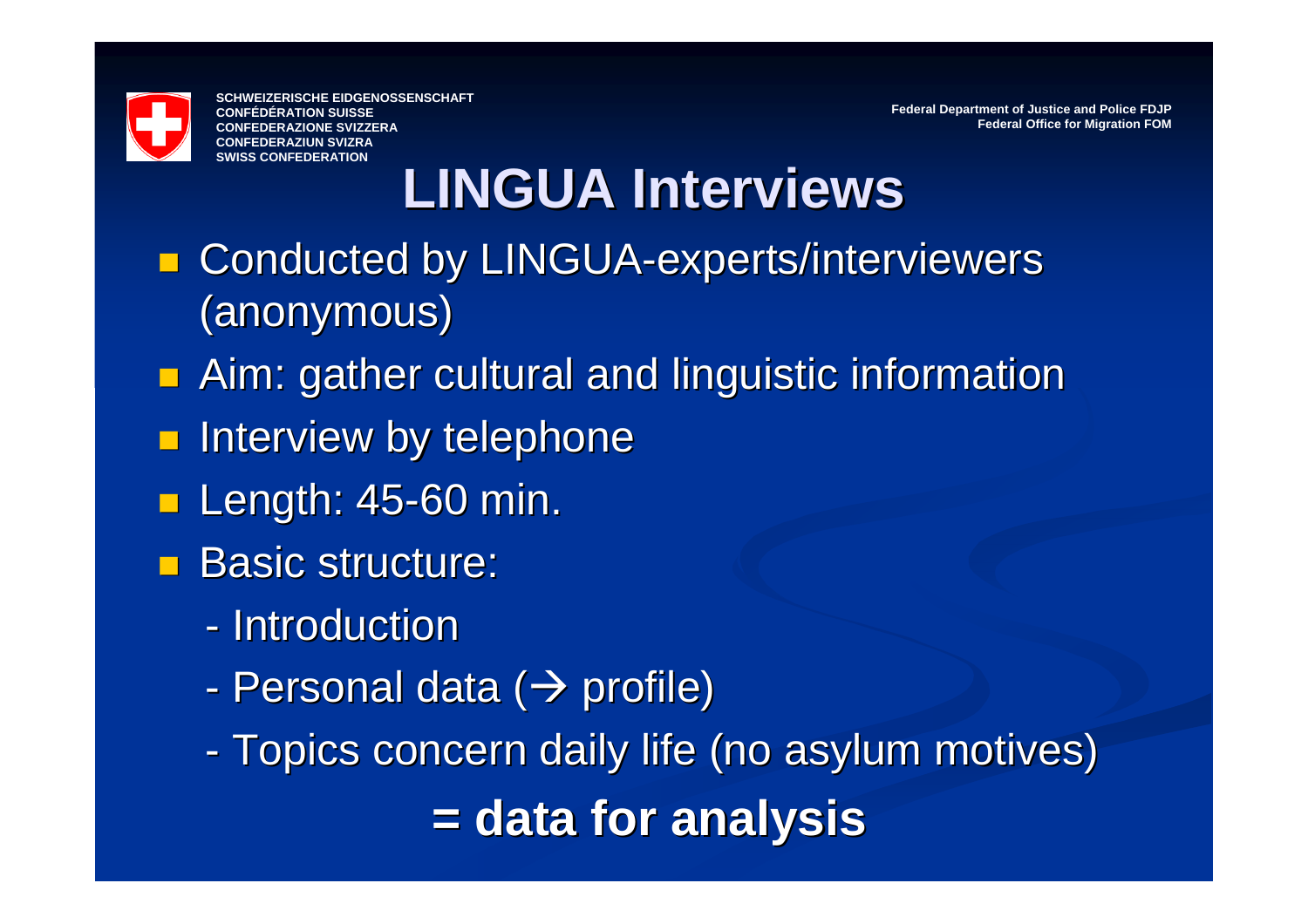

**Federal Department of Justice and Police FDJP Federal Office for Migration FOM**

#### **LINGUA Interview: open questions LINGUA Interview: open questions**

**Different factors influencing the interview:** 

- 'external' (= socio-structural and procedural)
- particulars of interaction particulars of interaction

e.g. role distribution, profile, attitude, type of questions, manner of eliciting data, awareness, …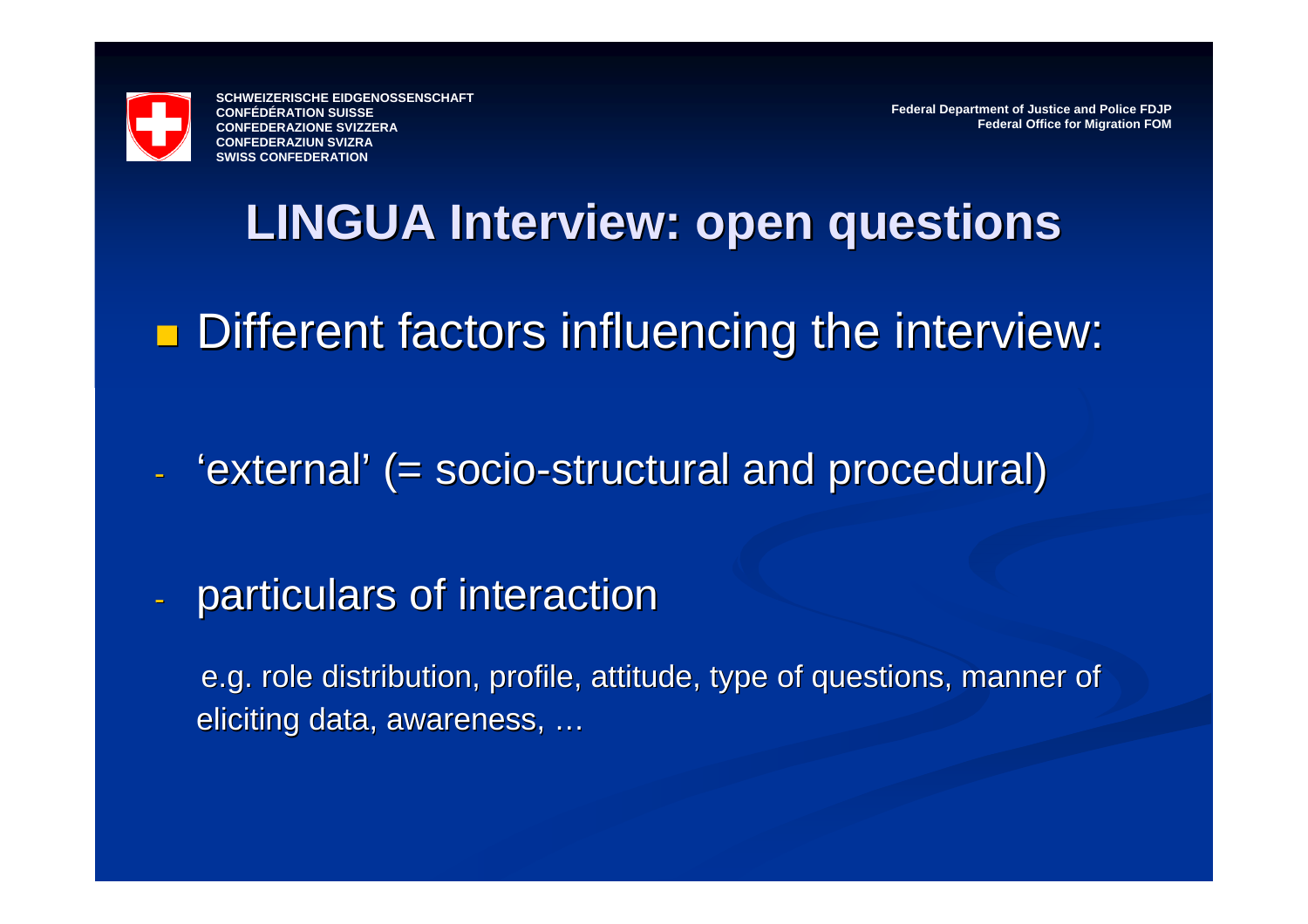

**Federal Department of Justice and Police FDJP Federal Office for Migration FOM**

#### **Why research LINGUA Interviews? Why research LINGUA Interviews?**

- -- Achieve better understanding of interview procedure and conduct
- -- Lack of research in such a specific domain
- -- Better training for interviewers
- -- Enhance quality of interview = enhance quality of analysis
- ¾ **Ensure best possible quality and reliability of data Ensure best possible quality and reliability of data for analysis! for analysis!**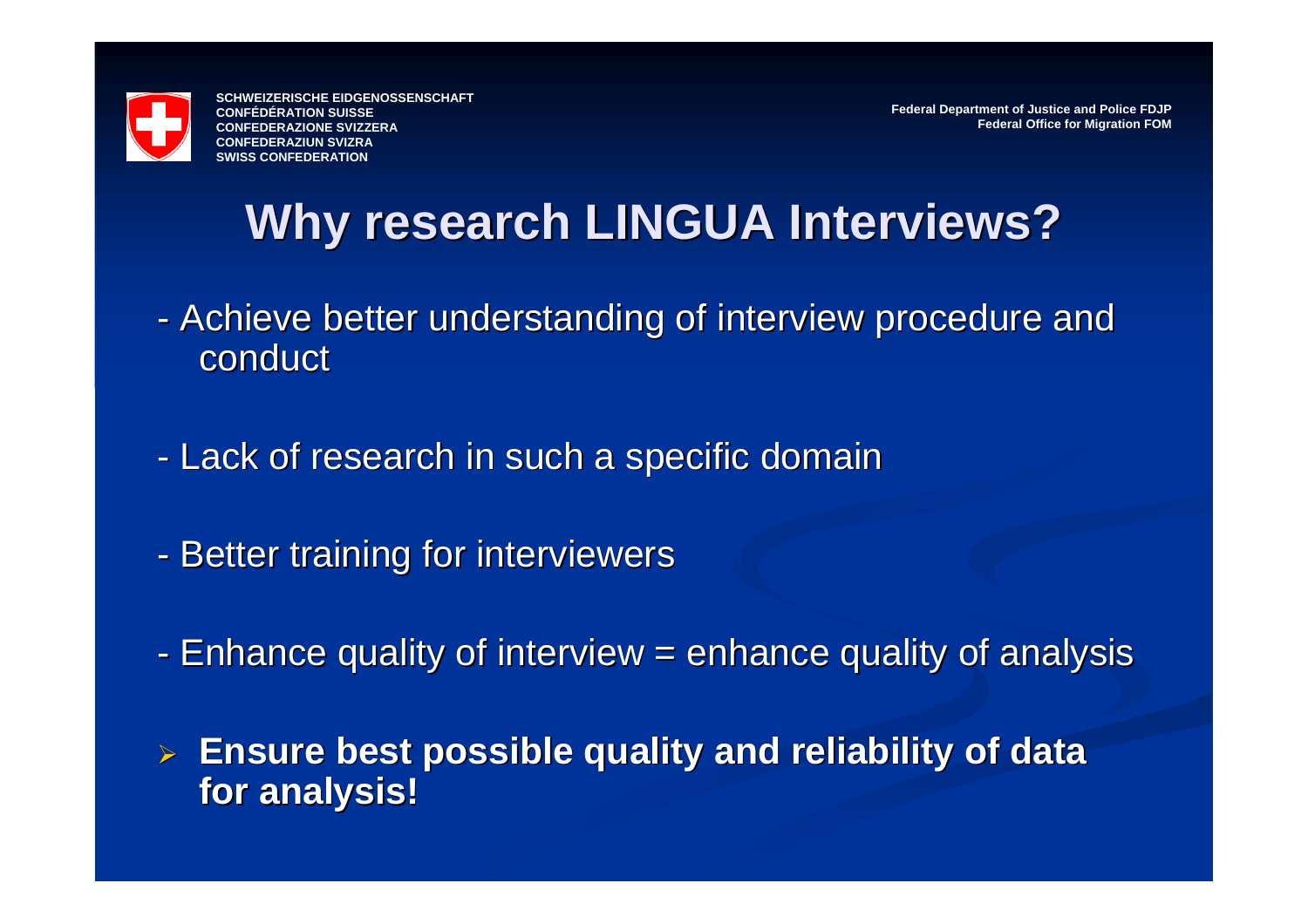

**Federal Department of Justice and Police FDJP Federal Office for Migration FOM**

#### **LINGUA Research project LINGUA Research project**

» Internal funding available (spring 2006)

¾ Call for projects (summer 2006) Call for projects (summer 2006)

▶ Selection of a Research Team (autumn 2006)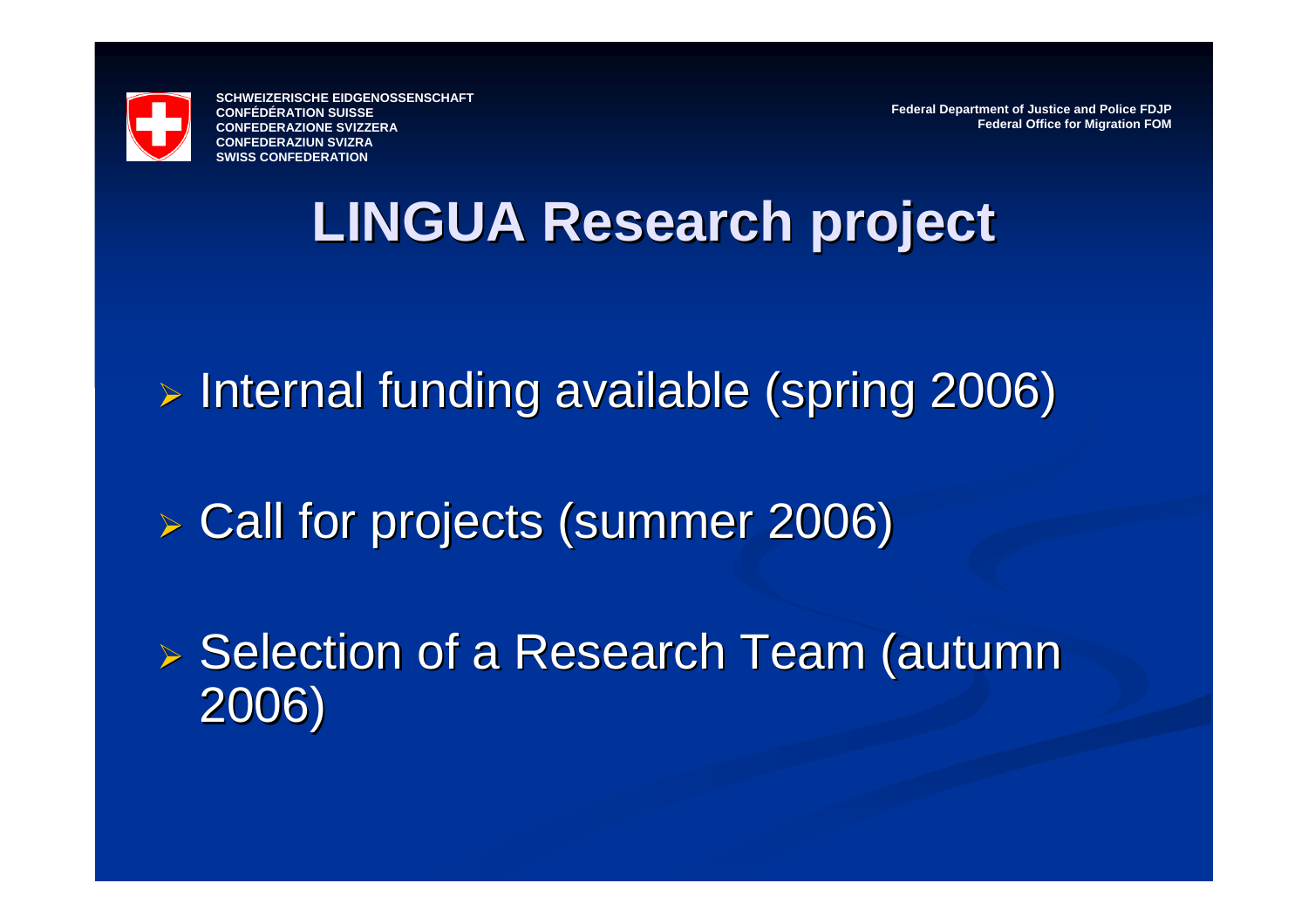

**Federal Department of Justice and Police FDJP Federal Office for Migration FOM**

#### **LINGUA Research project: difficulties LINGUA Research project: difficulties**

- $\triangleright$  Language diversity in interviews: transcriptions and translations
- $\triangleright$  Choice of interviews to be transcribed and analysed analysed
- ¾ High involvement of LINGUA staff High involvement of LINGUA staff (information, supervising, translations ...) - and of the research team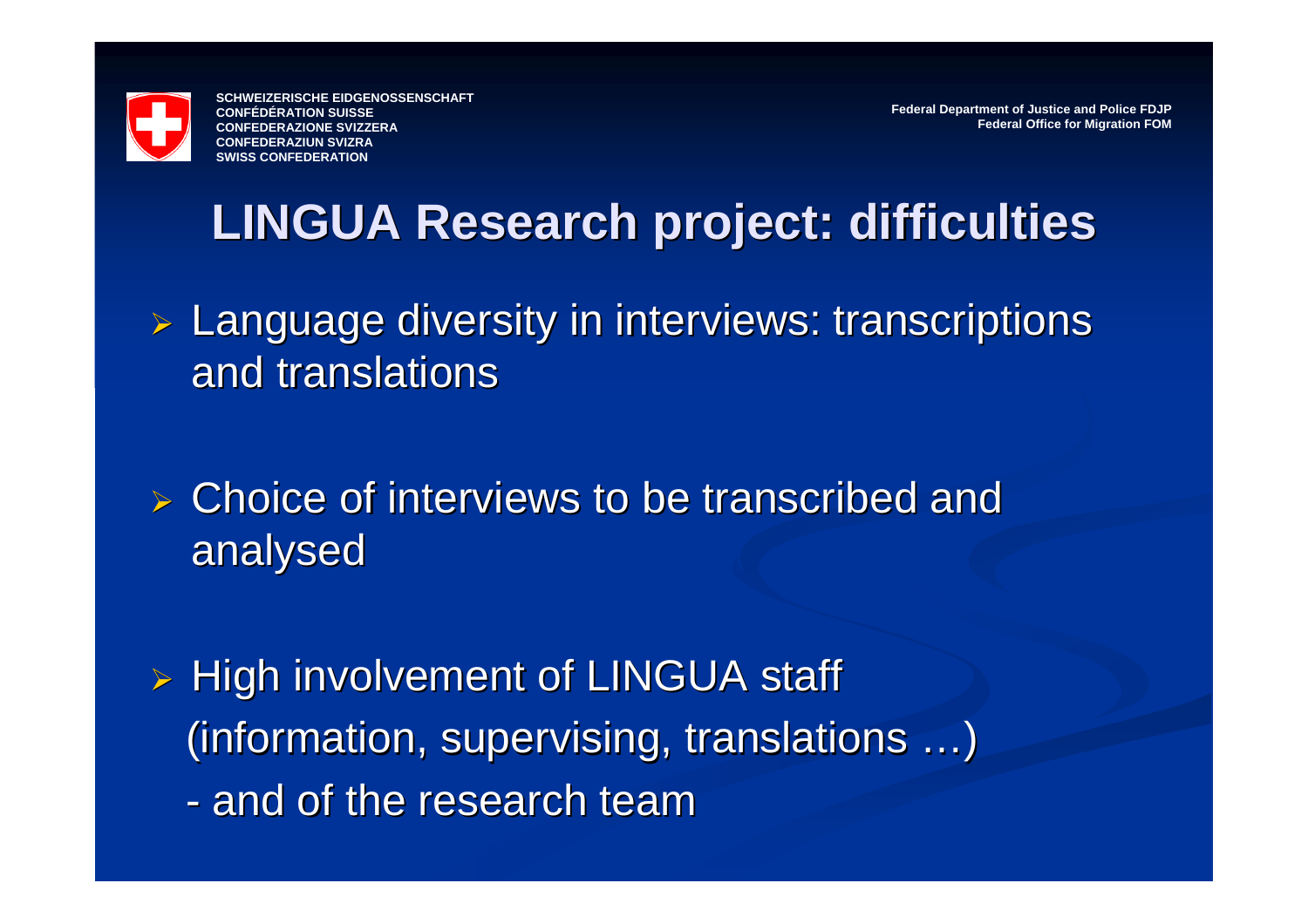## **Remarks on the conduct and major results of the applied scientific research project "LINGUA‐interviews"**

Workshop on linguistic analyses within the asylum procedure 23rd‐24th July 2008

in

Centre Général Guisan, Lausanne, Switzerland

Dr. Olaf Behrend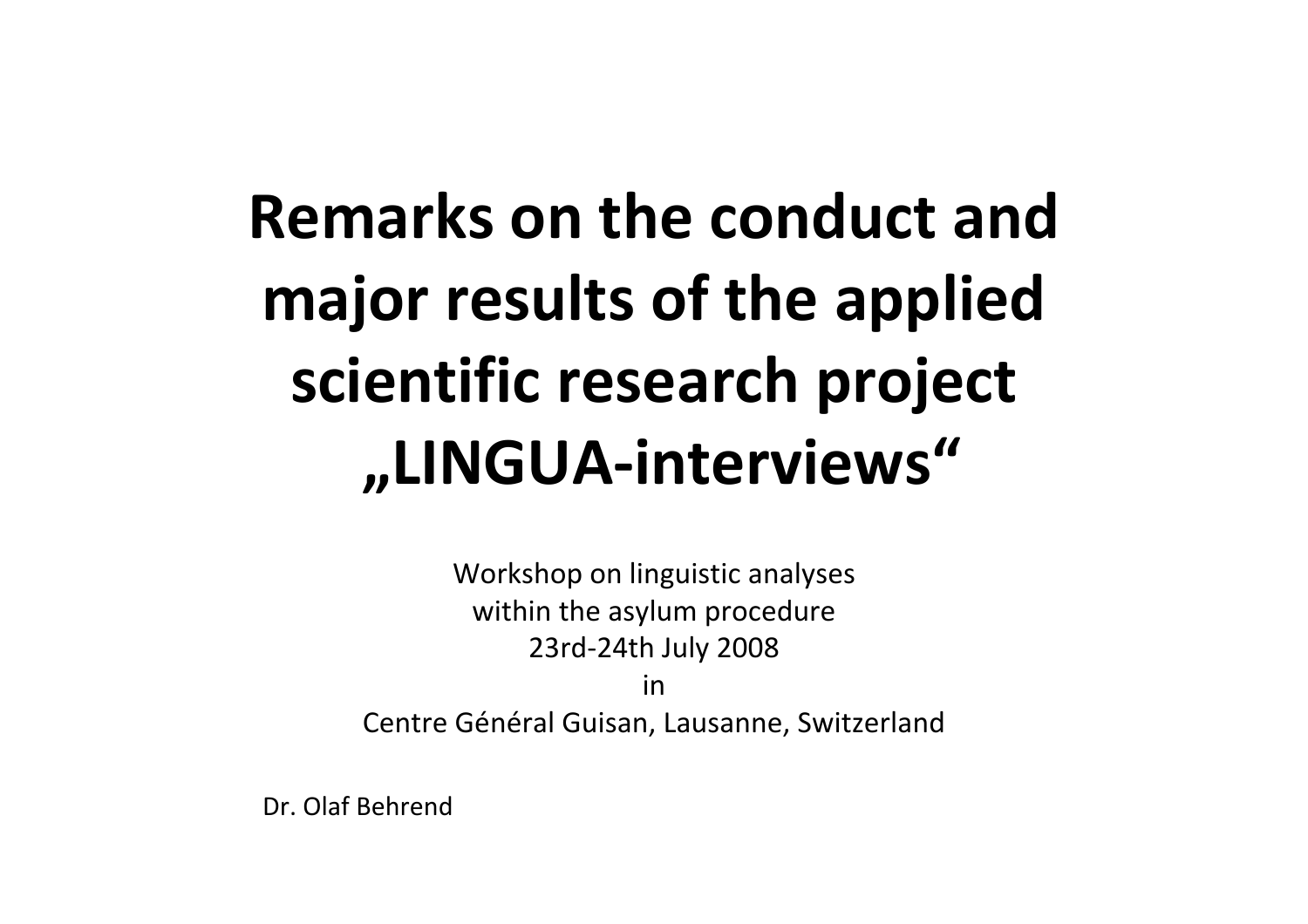## **Background and first research idea**

- $\bullet$  September 2006 we, Dr. Peter Münte and me, sociologists working for German universities, noticed the LINGUA request for proposal.
- $\bullet$  To us it seemed, that LINGUA was aware of problems concerning the interviews and that the problems were not clear to them by then, so we concluded that there was a real research question and we therefore handed in <sup>a</sup> research proposal.
- $\bullet$  After discussing our first proposal with the LINGUA team we suggested the following research design :
	- transcribing an amount of 10 to 20 LINGUA interviews,
	- analysing the openings of the interviews in detail by **sequential analysis** to gain insight into the range of attitudes of the interviewers towards the applicants (subjects)
	- reconstructing different conversational patterns of the interviewers
- $\bullet$  We also suggested to consider in our research the final expert opinion (expertise), LINGUA form texts and other official documents concerning the asylum procedure in order to understand the structure and logics of the interconnectedness of asylum procedure, interview and expert opinion.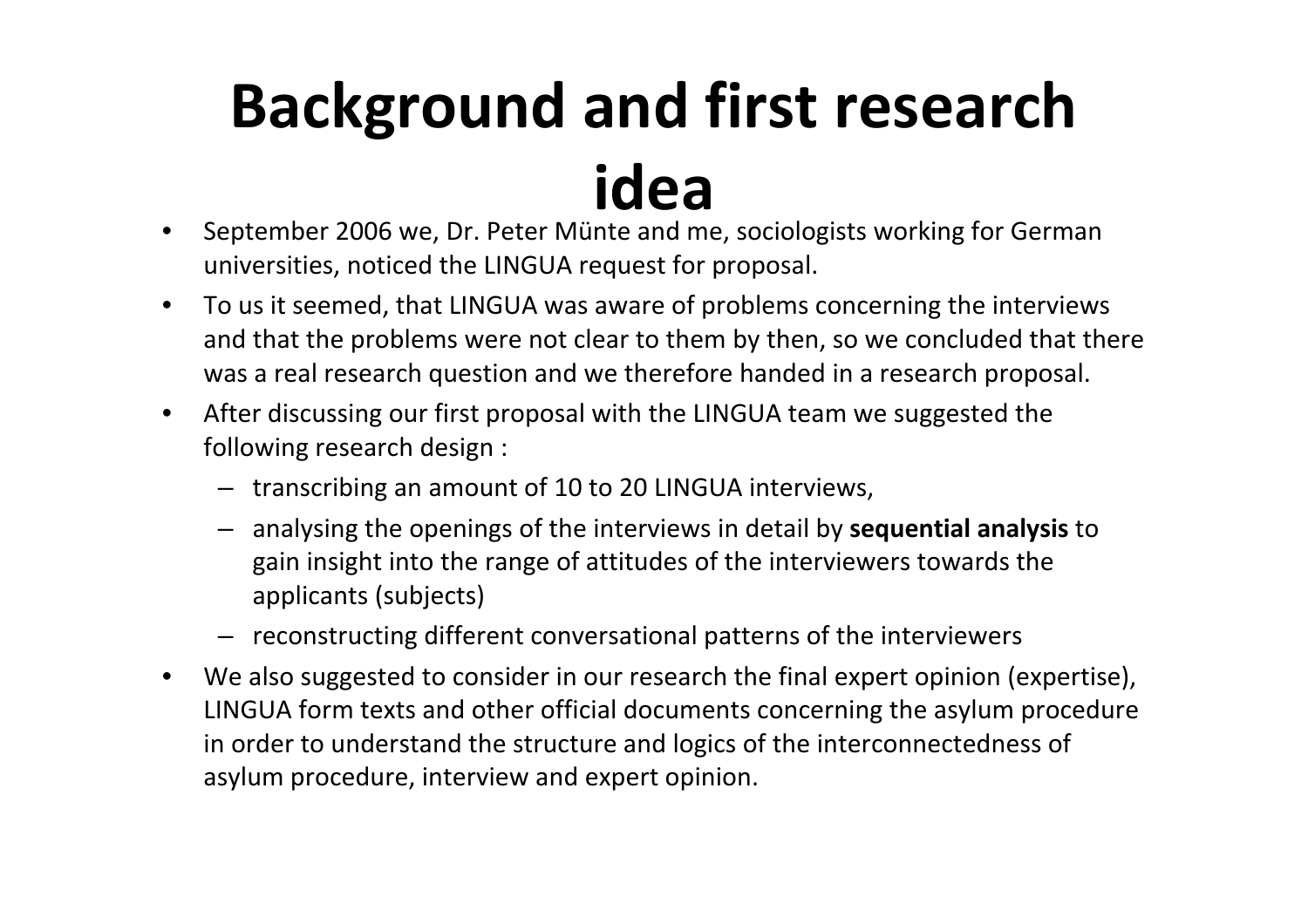## **On sequential analysis**

- $\bullet$ Sequential analysis is <sup>a</sup> qualitative social research method.
- $\bullet$  The research data are gained through the exact verbal transcription of recorded interactions.
- $\bullet$  The very detailed reconstructive analysis of data allows to discover objective structures of significance which represent the latent structures of meaning of action itself.
- Sequential analysis depends on the five following methodological rules:
	- pure literality!
	- Never leave the sequential structure of action!
	- 'artificial naivety' of the interpreter,
	- totality and–in addition to this rule–the rule of parsimony of interpretations.
- $\bullet$  Considering the structures of meaning of action leads to reconstructions of the social context of the conversational situations analysed. In this dimension sequential analysis differs from conversational analysis (which focuses on conversational patterns).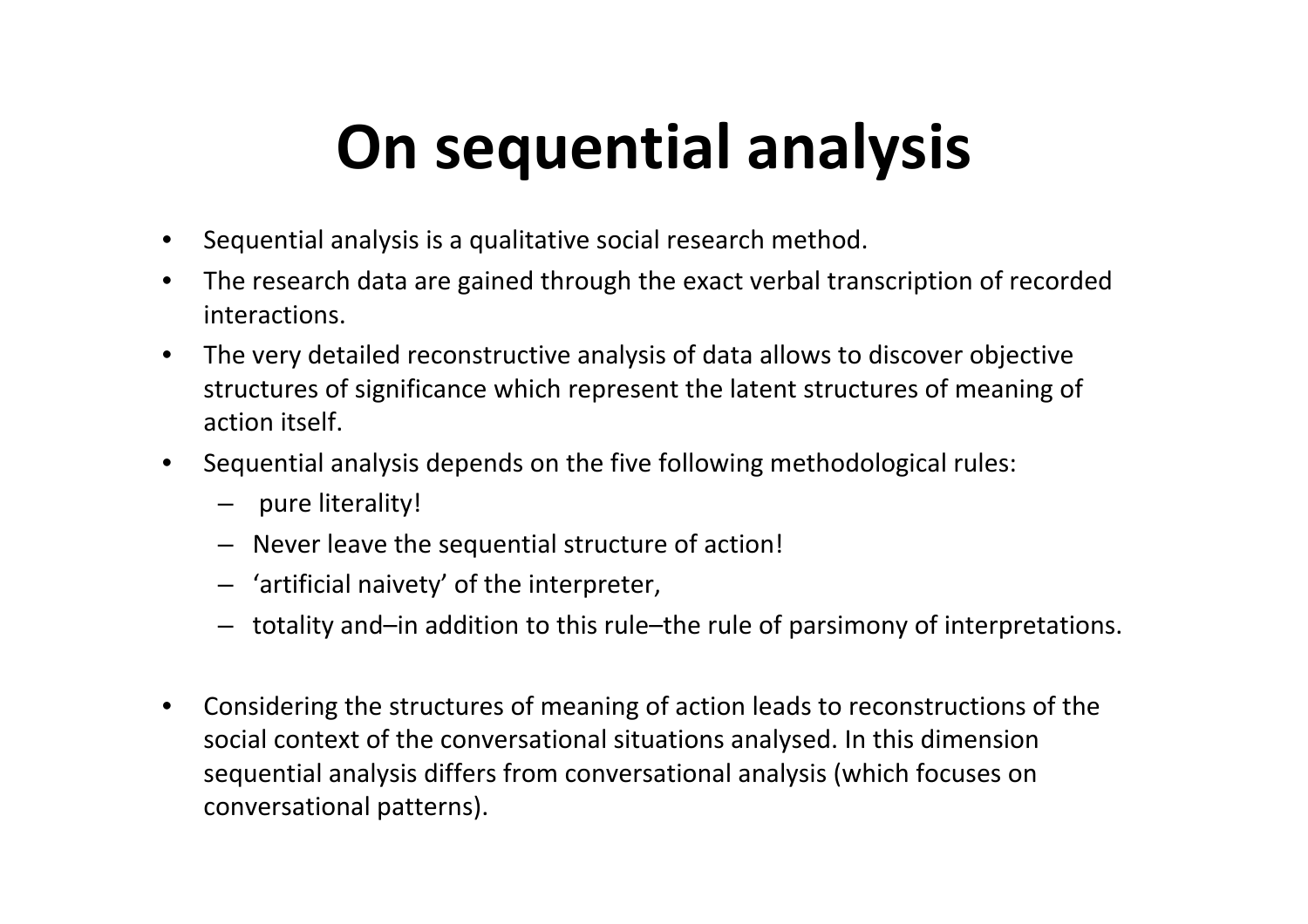## **Transcription No. 1**

#### **P: HELLO?**

**Q: (1,1) hello good morning.**

- **P: guten morgen (.) bless you.**
- **Q: (1,2) how are you this morning? ((clicking noise))**

**P: fine ma.**

- **Q: ((clicking)) okay (.) ahm (.) we are going to (.) have (1,0) <sup>a</sup> kind of an interview over the telephone (.) ALL RIGHT?**
- **P: OKAY.**
- **Q: but before we do so (.) i need to explain to you the purpose of this interview (..) ((soft)) hmm?**
- **P: okay.**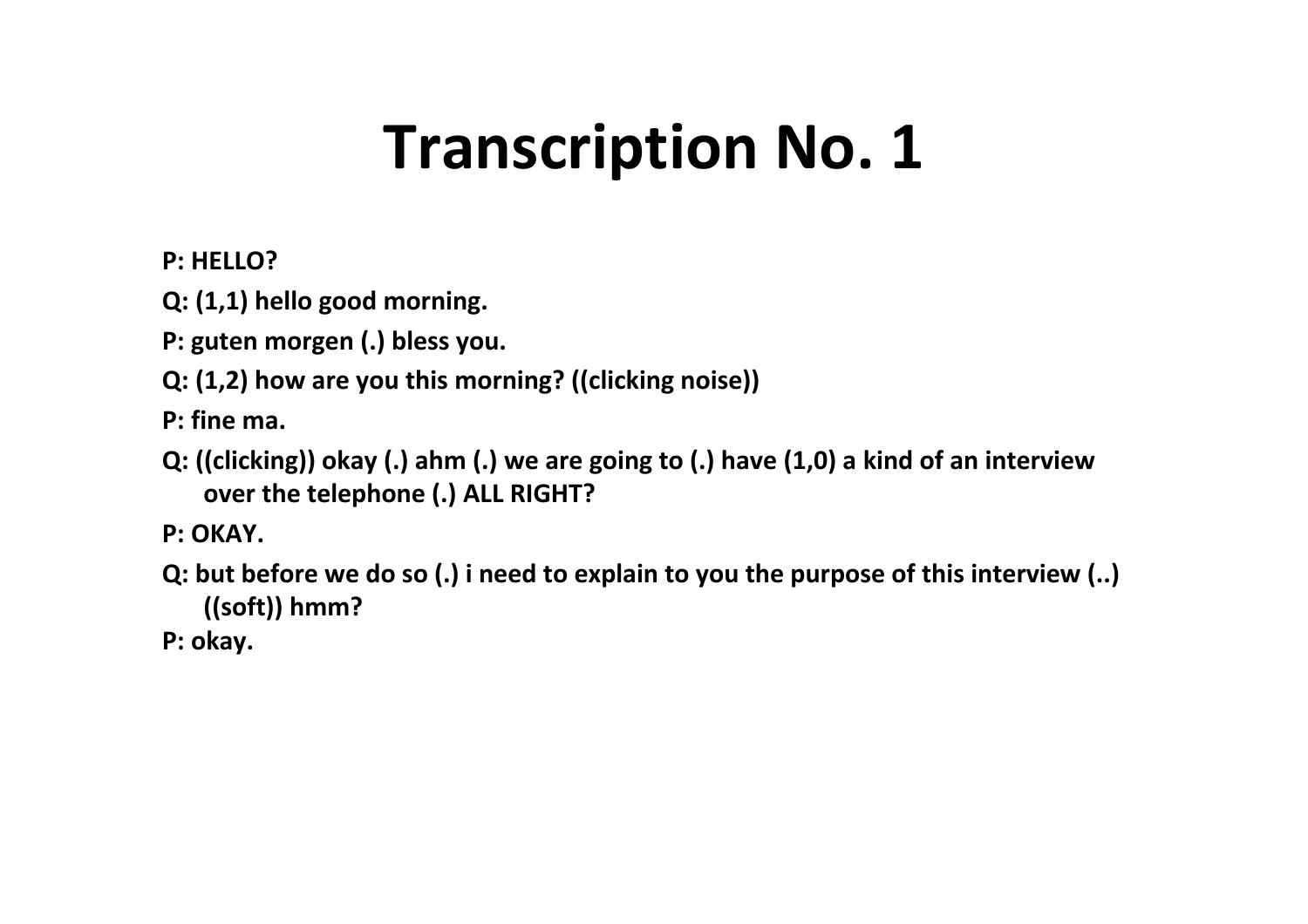## **First research impressions**

- $\bullet$  Examining the openings of the first transcriptions in detail we noticed, that the telephone interviews are conducted in <sup>a</sup> relatively uniform way.
- $\bullet$  Therefore we extended our research strategy by <sup>a</sup> (less detailed) comparison of all submitted interviews in full length.
- $\bullet$ This comparison stabilized our impression of uniformity.
- $\bullet$ We finally reconstructed the following segmentation of the LINGUA interviews.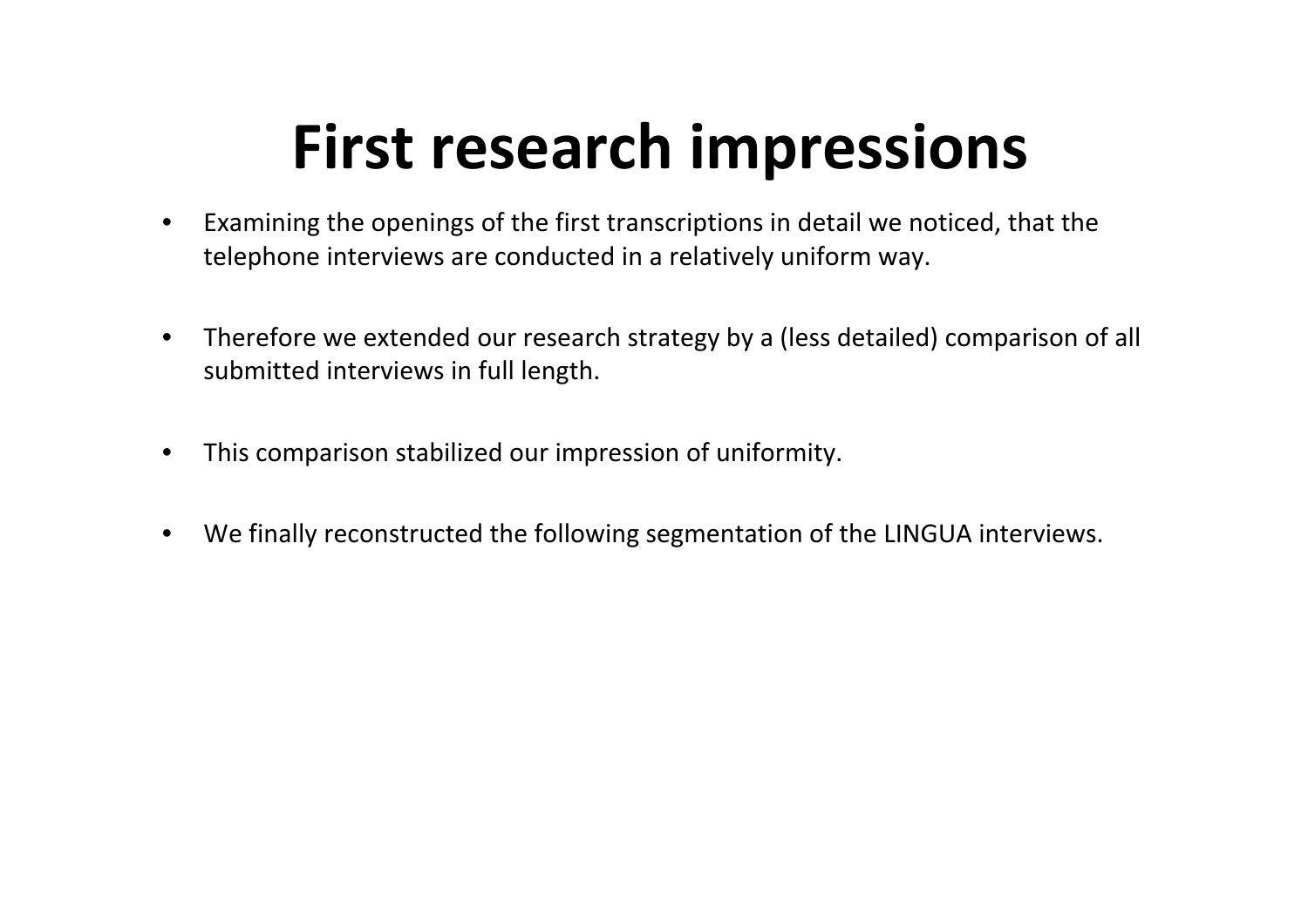## **Segmentation**

- (1) The telephone conference is realized technically between the LINGUA service centre and a guard; the subject's identity is controlled, then the interviewer is put through to the subject
- (2) the communication channel is checked and opened for greeting
- (3) question concerning well being of the subject (optional)
- (4) explanation of interview (according to a LINGUA form text)
- (5) opening of the verification of biographical data
- (6) verification concerning the personal/ biographical data of the subject (according to a LINGUA form text)
- (7) opening of the test/check of allegations (optional)
- **(8) test/check of allegations (main part)**
- (9) termination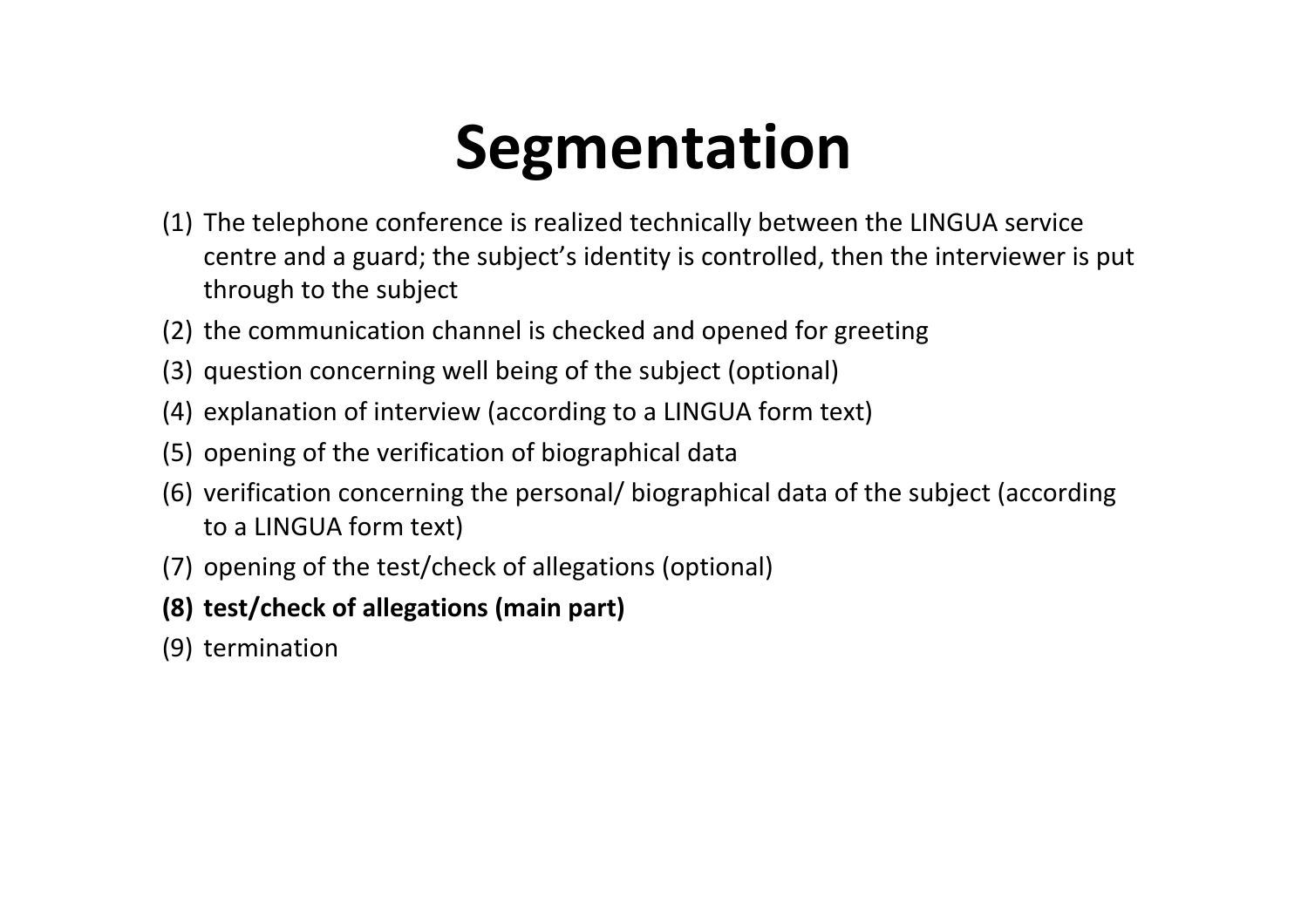### **Results on requirements for action**

- $\bullet$  it became clear that the interviewer is confronted with social context preconditions concerning the LINGUA interview on at least 5 levels:
	- Asylum procedure, procedural decisions by LINGUA, telephone conversation, subject and expertise
- • These preconditions lead to many practical requirements for action in the interview (see most important ones below ):
	- clarification: which language shall be and which can be used?
	- introduction of the interviewer as interviewer and temporal representative of the Swiss authorities,
	- explanation of the procedural background and function of this interview,
	- explanation of legal options of appeal against the outcome of the interview (expertise result)
- • According to the data the interviewer do not meet fully the requirements in all interviews.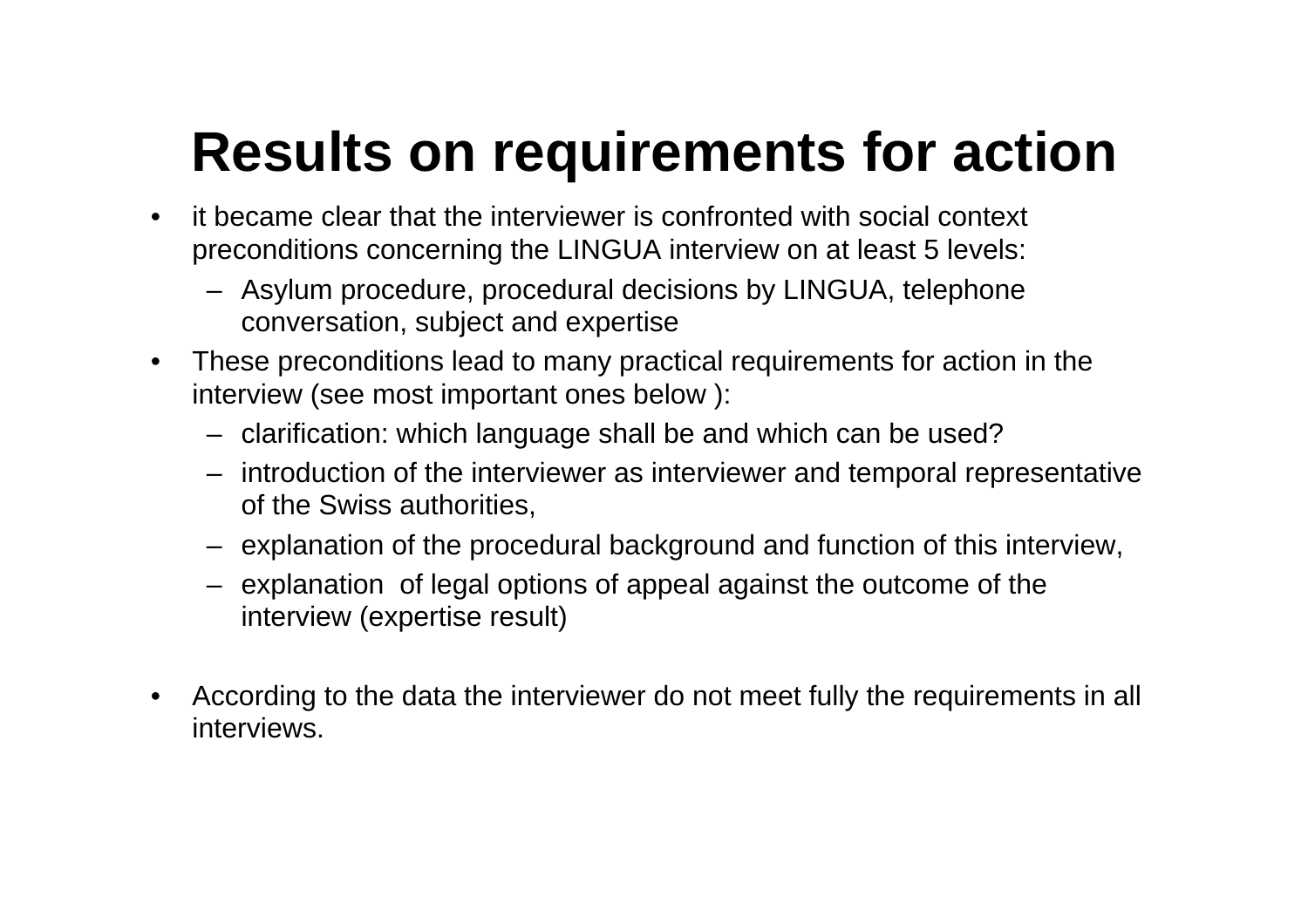## **Results on interview conduct**

- $\bullet$  The interviewers realize, as mentioned above, the requirements for action of the interviews in an uniform and prestructured way.
- $\bullet$  Uniformity:
	- All interviewers try to check the allegations of the subject; most of them also try to ascertain;
	- –in some cases interviewer even try to convict the subject **in the interview;**
	- this is realized mostly by closed questions (yes/no), which dominate our data (like in <sup>a</sup> test)
	- – The aspects of checking, ascertaining and in some cases convicting are the goals of the expertise, but the interviewers use these aspects as the pragmatics of the interview. However, the goals of the interview differ from the goals of the expertise!
- $\bullet$  Prestructuredness
	- There is also <sup>a</sup> very close relation of LINGUA form texts and interview conduct <sup>&</sup>gt; almost all interviewers **read** the introduction text as an explanation of the interview to the subjects.
	- **But reading out <sup>a</sup> text to somebody is different from realizing <sup>a</sup> text as an interaction!**
	- This difference of pragmatics is well known from other administrative contexts.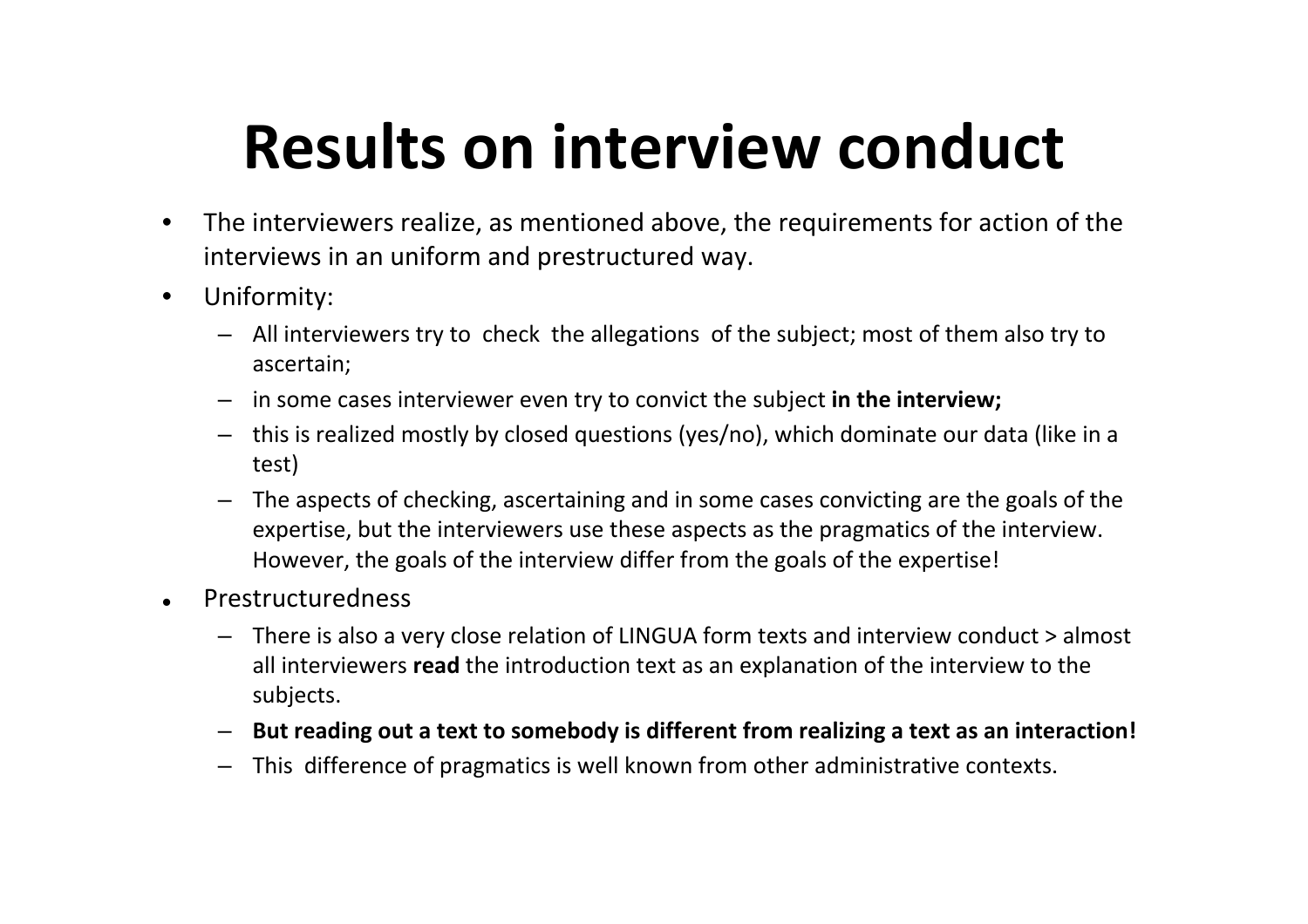### **Mismatch of conduct and requirements**

- our results concerning the interview conduct contradict the requirements of the interview, especially if the LINGUA interview is seen as <sup>a</sup> chance to gain <sup>a</sup> comprehensive expression form of the subjects (as data base for the expertise).
- Important is that this does not lead to the conclusion that the expertises were so far insufficient. They reach the standards of scientific expertise without question. Why?
- The researched interviews deliver enough data to form conditionals sentences of the type:
	- **"If Mr. or Mrs. X has lived under the conditions Y, he or she should know Y‐ specific items or express him‐ or herself in <sup>a</sup> Y‐specific way"**
- These conditionals are the basis for the expertises.
- But the interviews could be conducted in <sup>a</sup> way that leads to more data and more biographic details.
- –to change the conduct of the interviews is <sup>a</sup> practical decision of LINGUA.
- Therefore, scientific research ends at this point, consulting starts.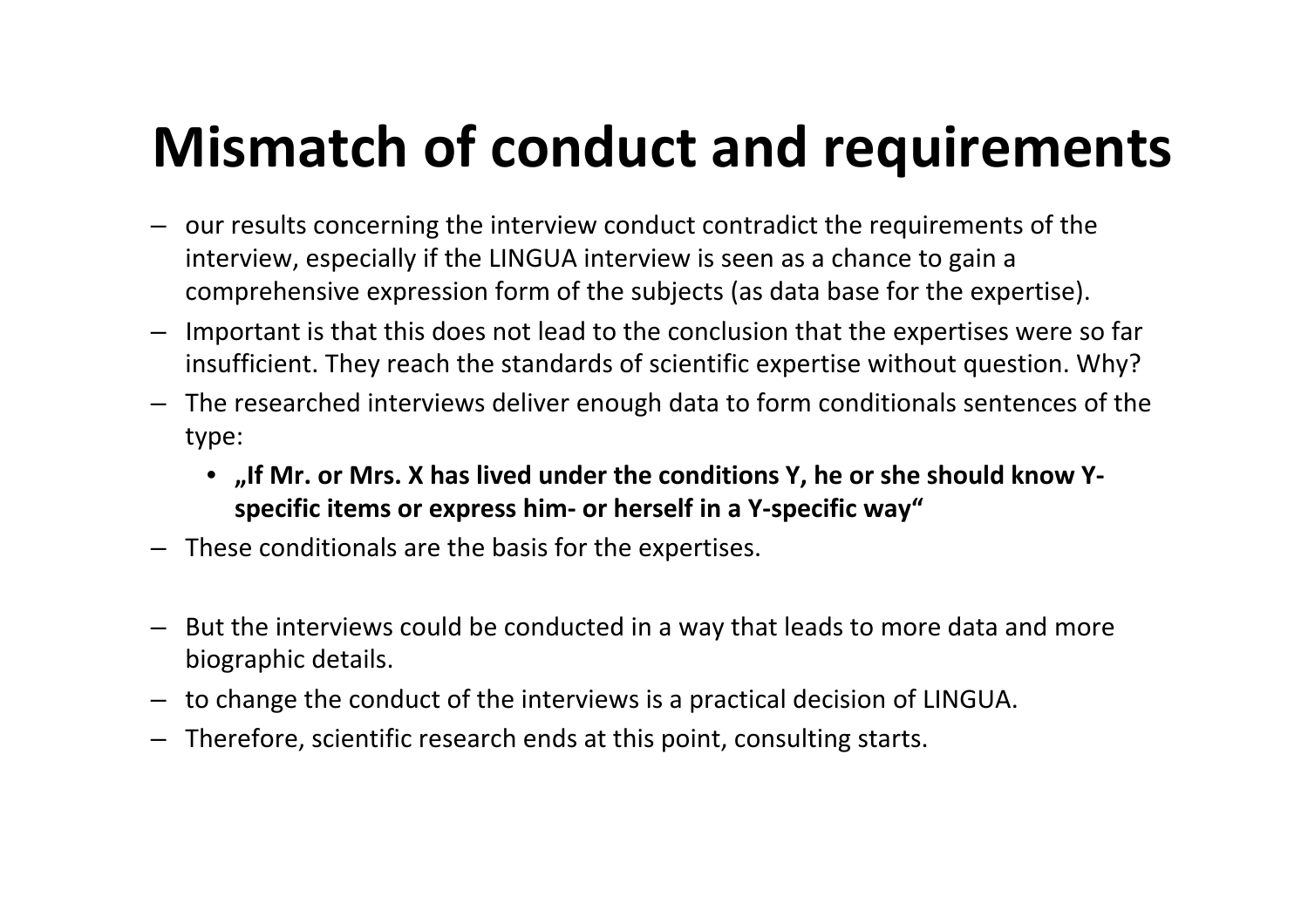## **Practical conclusions I**

- The question in **practical respect** was: how to conduct interviews in <sup>a</sup> strategic way to...
	- offer the subject suggestive conditions for self presentation
	- appeal to subjects who try to hide their real origin.
- We found answers at two levels:
	- 1. We reconstructed **all empirical question forms** (seven forms in three classes, see next), brought them into <sup>a</sup> system and evaluated their use.
	- 2. For this evaluation we developed **<sup>a</sup> model for the LINGUA interview**, which tries to consider the biography of the subject in <sup>a</sup> way that links the individual with the specific culture and lifestyle, so that conditional sentences can be formed.
		- The model consists (after explaining the setting and the position of the interviewer clearly to the subject) of three main phases:
			- 1. biographical profile as <sup>a</sup> basis for
			- 2. asking specific deepening questions on relevant facts of biography and lifestyle (main part)
			- 3. (if the main part was not sufficient): concluding test of knowledge and of linguistic forms and expressions.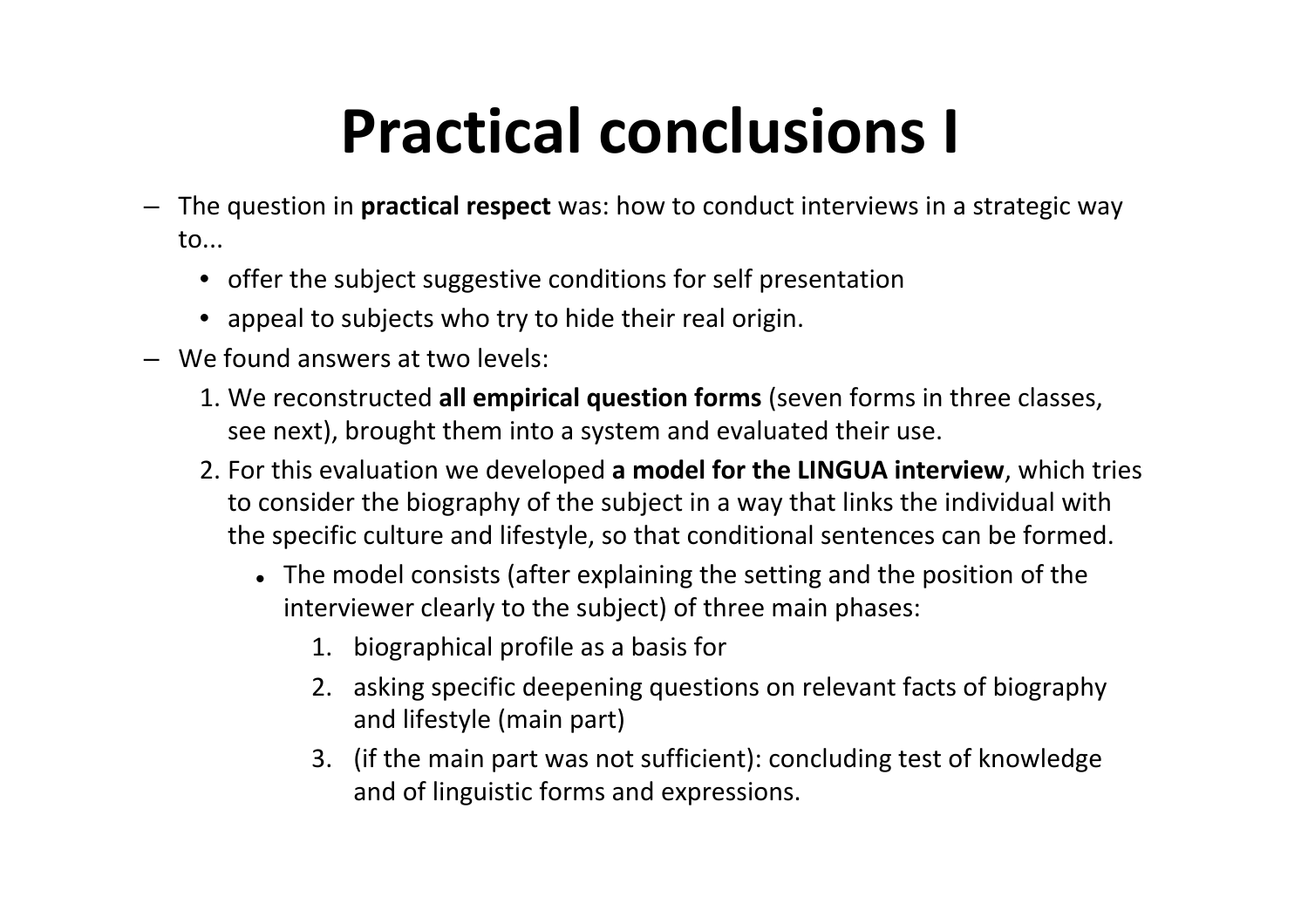## **Types of question**

#### **1. Pragmatics I: Closed‐ended inquiry**

- •Questions of existence and familiarity (yes/no): "Do you know ...?"  $\rightarrow$  use only very rarely!
- Cultural investigating questions (yes/no): "Are there  $...$ ?"  $\rightarrow$  okay, but use only as occasional follow‐on question!
- Obvious test questions: ""What is…?"; "How do you call …?"  $\rightarrow$  use only rarely as follow‐on question!

#### **2. Pragmatics II: Open‐ended questions**

- $\bullet$ Stereotype questions: "What's a typical dish in ...?" $\rightarrow$  DON'T USE! Better ask in a more concrete way!
- completely open-ended questions: "Tell me something!"  $\rightarrow$  DON'T USE!
- **3. Pragmatics III: Open‐ended and interested questions**
	- $\bullet$ • interested questions about daily practices: "How are houses built where you live?"  $\rightarrow$  $\rightarrow$  use as follow-on question, important!
	- $\bullet$ Ego-focused questions: "please tell me, how you used to get to school!" $\rightarrow$ recommended type of question!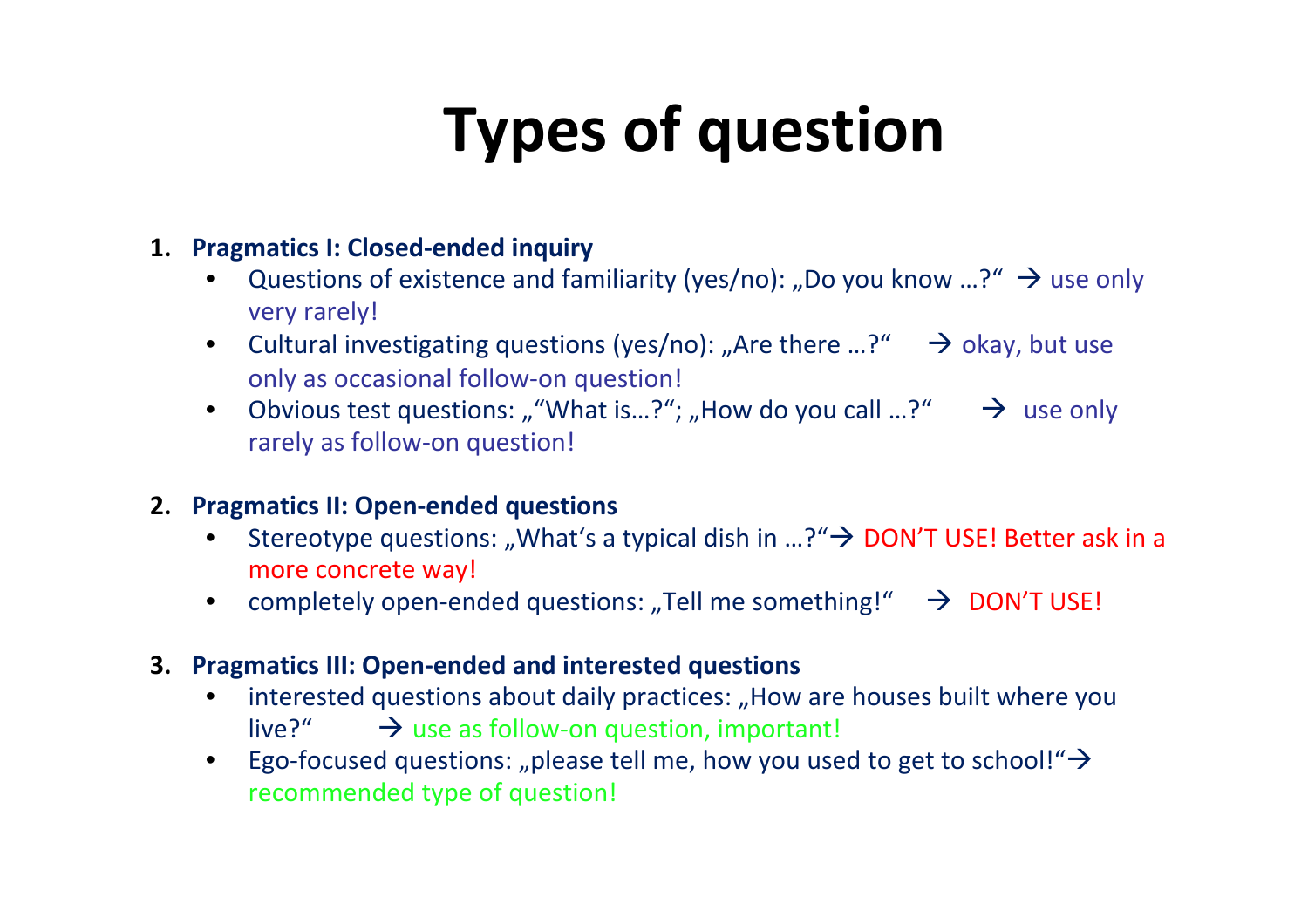## **Practical conclusions II**

- we finally developed three main rules for <sup>a</sup> new interview model.
- If the interviewer follows these main rules, chances are best to gather the necessary data in the interview.
- Main Rules:
	- 1.  $\,$  rule of trust: "everything the subject says should be taken as true"  $\,$
	- 2. rule of authenticity: "everything said by the subject should be taken as new and interesting"
	- 3. rule of opacity: "conduct the interview in a way, that the aim of the expertise (check, ascertain, convict) is not going to influence the interview"
- All conclusions, the rules and other aspects are presented in <sup>a</sup> handbook.
- Besides the handbook we suggested LINGUA to sensitize interviewers for
	- their position in the interview as representative of Swiss authorities,
	- the requirements of the interview and the subject,
	- the new interview model, the use of good questions and the three rules through <sup>a</sup> special training.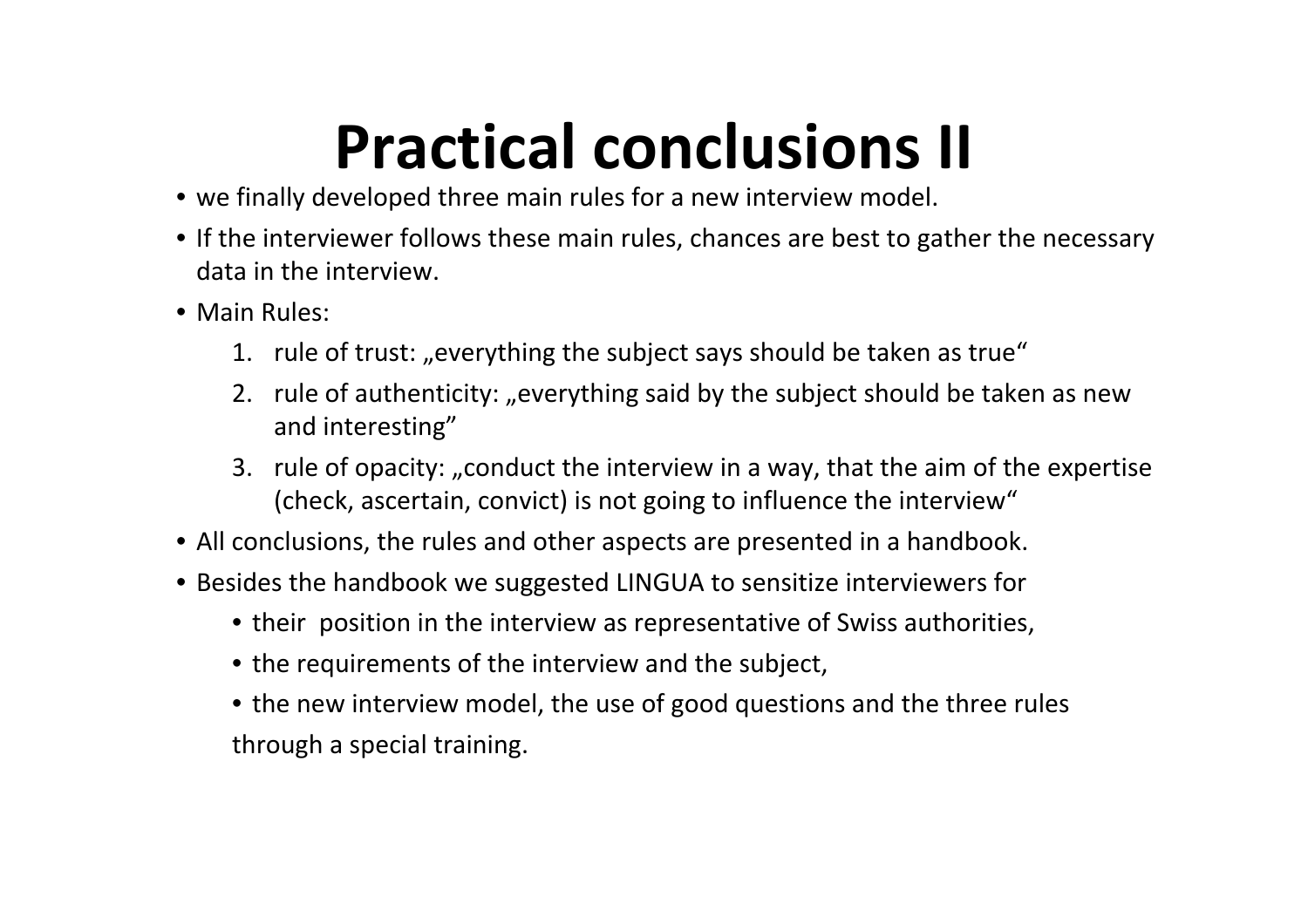

**Federal Department of Justice and Police FDJP Federal Office for Migration FOM**

#### **LINGUA Research project: applications LINGUA Research project: applications**

 $\triangleright$  Handbook for interviewers

 $>$  Training for interviewers

**Example 23 Adaptation of LINGUA support material**